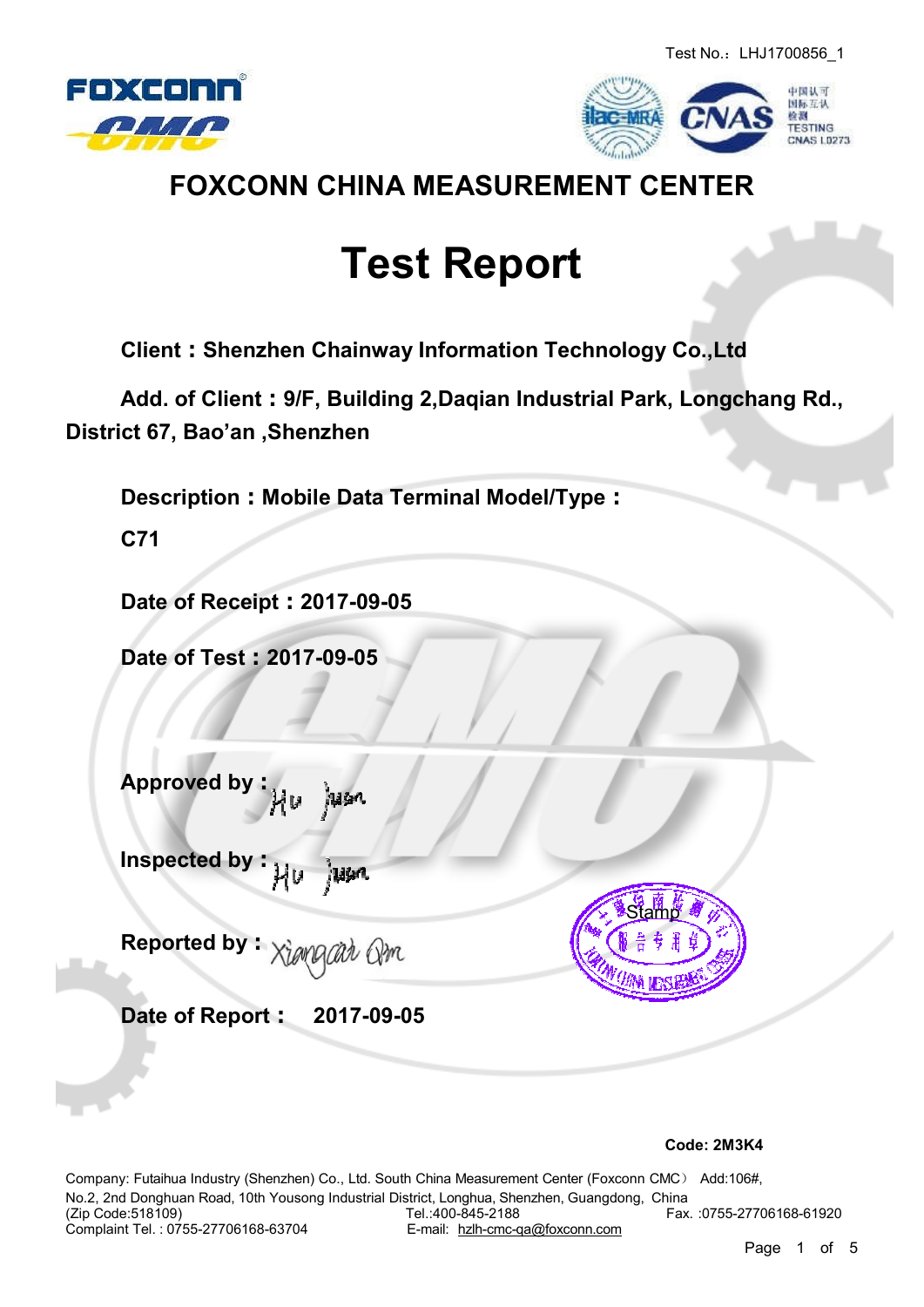



--———————————————————————————————————————

#### **1. Test item:**

• Drop Test

#### **2. Product information:**

Quantity: 1PCS

#### **3. Laboratory Environment:**

- Temperature: (25±10)℃
- RH:(25~85)%

#### **4. Test Equipment:**

| Equipment                | <b>Drop Tester</b> |  |  |
|--------------------------|--------------------|--|--|
| Manufacturer             | <b>YOSHIDA</b>     |  |  |
| Model/Type               | DT-202             |  |  |
| <b>Controlled Number</b> | 99Q-0013           |  |  |
| Due Cal. Date            | 2018-05-08         |  |  |

#### **5. Test Condition:**

Refer to the test specification which is provided by applicant department.

- Drop height: 1.8m.
- Drop plate: marble
- Drop sequence :
- 1. A flat drop on the rear side
- 2. A flat drop on the left side
- 3. A flat drop on the right side
- 4. A flat drop on the top side
- 5. A flat drop on the bottom side
- 6. A flat drop on the front side
- 7. Repeat procedure 1-6 for 3 times
- 8. A flat drop on the left side for 1 time
- 9. A flat drop on the right side for 1 time

#### **6. TEST PROCEDURE:**

- RefertoIEC60068-2-31(2008).
- The photos of sample are shown as below: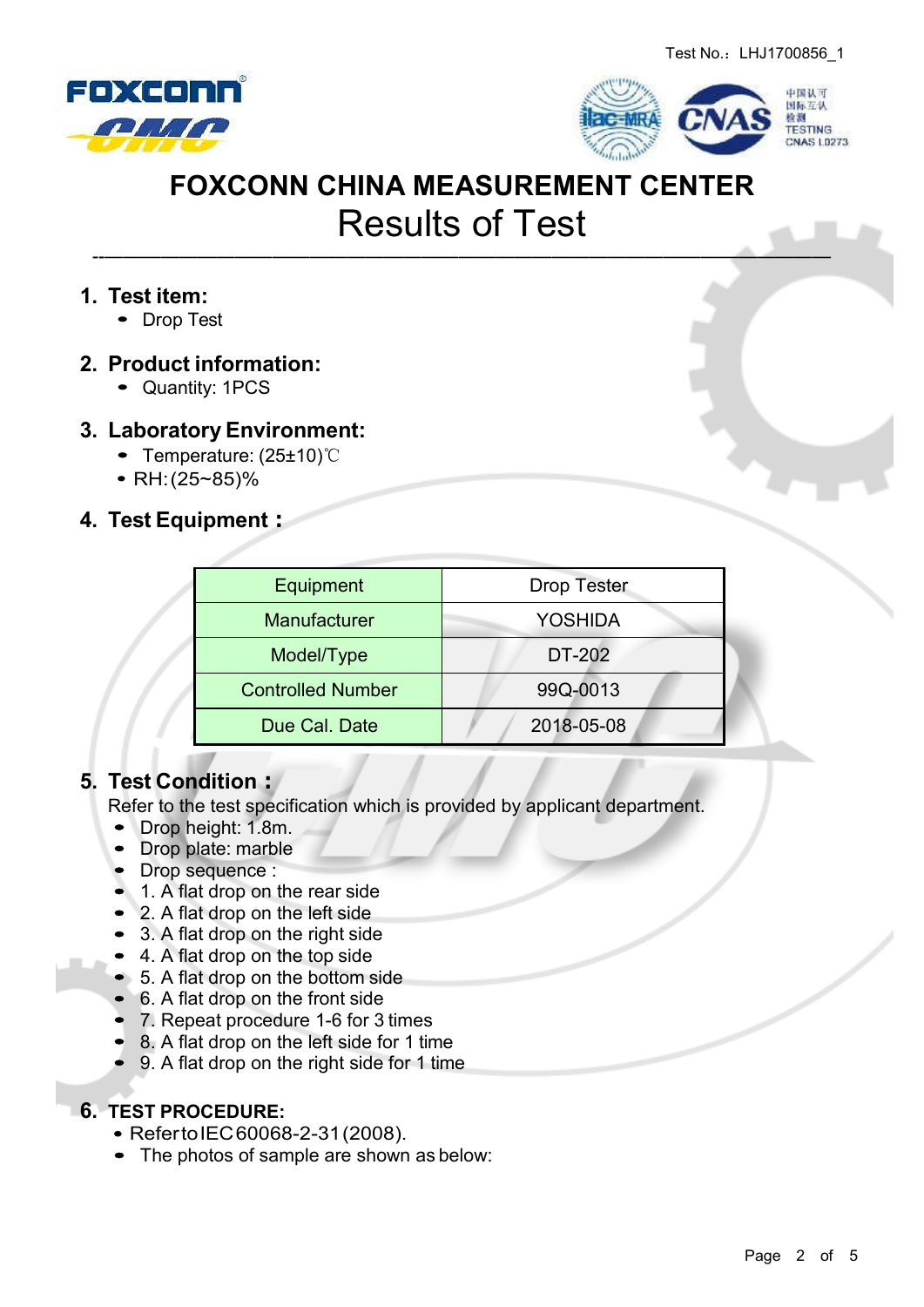



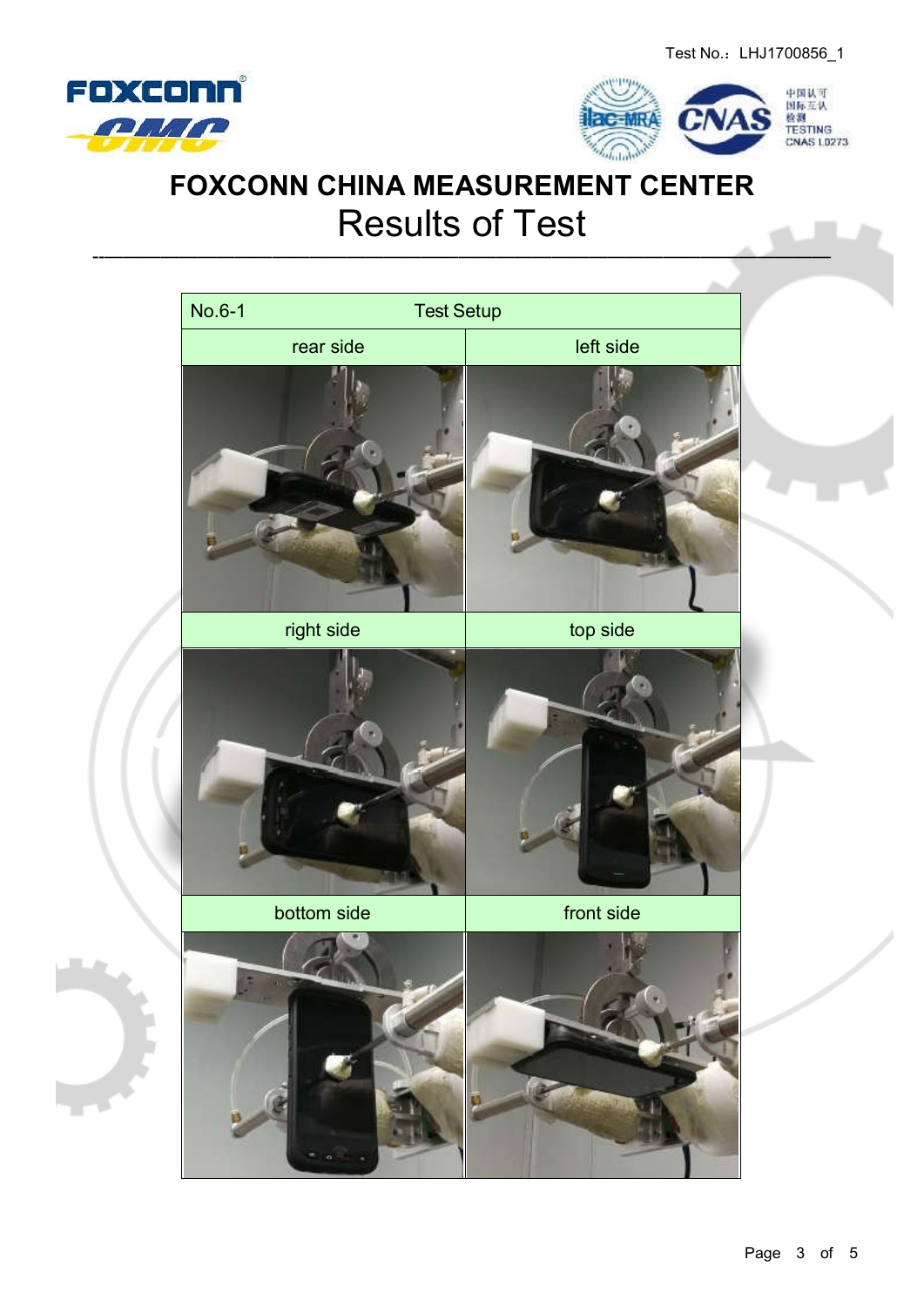



--———————————————————————————————————————

#### **7. Test Result:**

| No.                    | Test part                                           | <b>Test Symptom</b> |                             |           |  |
|------------------------|-----------------------------------------------------|---------------------|-----------------------------|-----------|--|
|                        |                                                     | 1cycle              | 2cycle                      | 3cycle    |  |
| LHJ1700856 1-01#       | rear                                                | No damage           | Right side cover<br>scratch | No damage |  |
|                        | front                                               | No damage           | No damage                   | No damage |  |
|                        | left                                                | No damage           | No damage                   | No damage |  |
|                        | right                                               | No damage           | No damage                   | No damage |  |
|                        | top                                                 | No damage           | No damage                   | No damage |  |
|                        | bottom                                              | No damage           | No damage                   | No damage |  |
|                        | left                                                | No damage           |                             |           |  |
|                        | right                                               | No damage           |                             |           |  |
|                        | Plastic inside of the shell fell off after 20 times |                     |                             |           |  |
| <b>Test conclusion</b> | <b>PASS</b>                                         |                     |                             |           |  |

#### **8. Test Photo:**